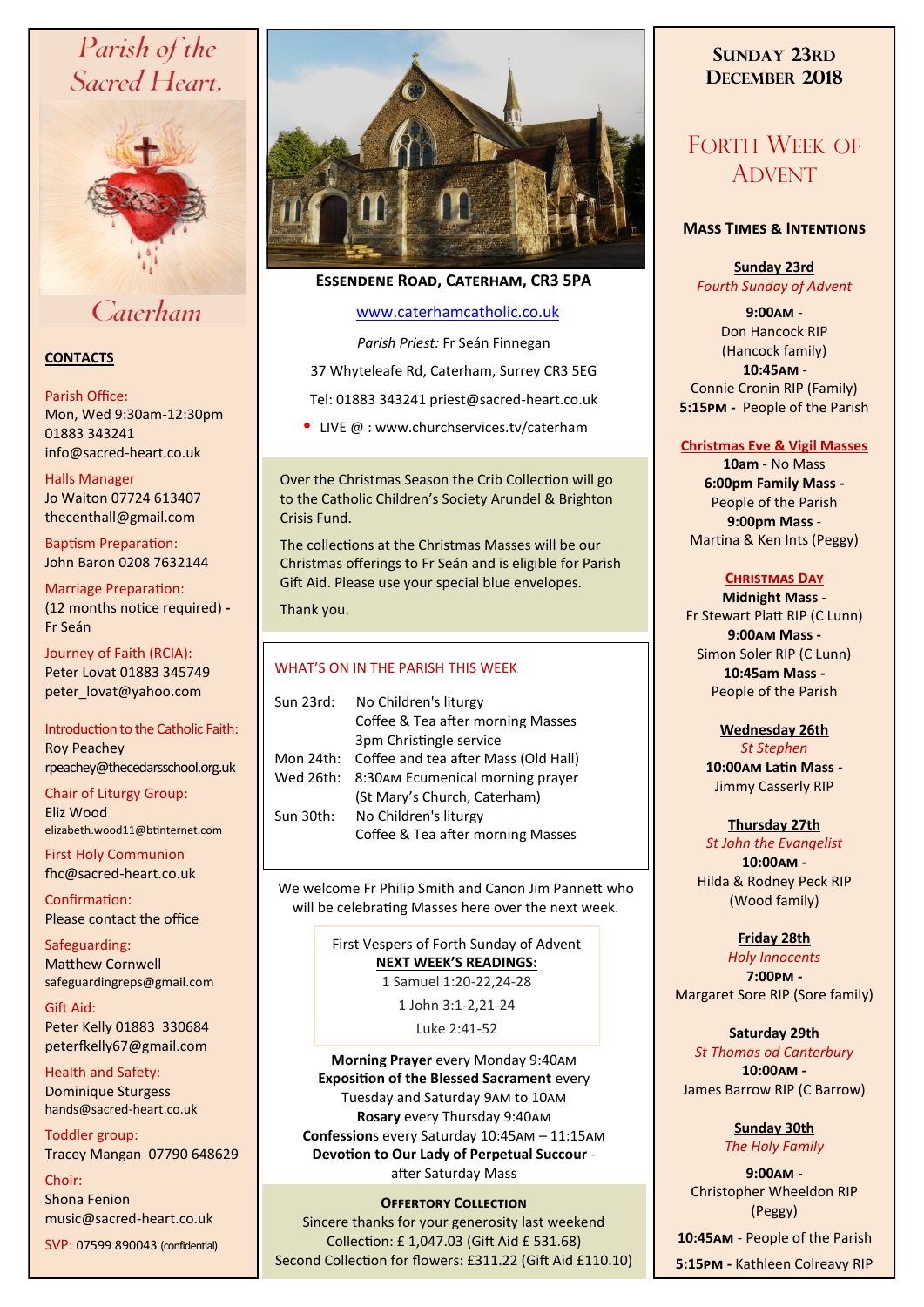#### **P A R I S H M A G A Z I N E**

Our Parish Magazine is now ready and available. Please help yourself to a free copy in the



porch. **Correction**: The contact telephone number for the advert for Home Foot Care in the Sacred Heart Christmas magazine is: 07443 513 330.

#### **P A R K I N G**

During the busier period we respectfully ask that all parishioners park considerately. On Sunday 16th at 9am a car was parked at the entrance to the horseshoe, on the double yellow lines. It made it difficult for any cars to enter the car park and would have been impossible for an emergency vehicle to enter the grounds. The parking restrictions are in place to ensure the safety of those attending Mass or hiring the halls and should be abided by. Thank you

#### **A D V E N T G R O U P S**

If you would like to join an Advent Group to prepare for Christmas just sign the list in the porch. This is an excellent way to get to know people. For more information contact Peter Lovat 01883 345749/Eliz Wood 01883 348081

#### **O F F I C E**

The office will be closed from 12:30pm on Monday 24th December until Monday 7th January 2019. The emails and voicemails will be monitored during this period.

#### **F I R S T H O L Y C O M M U N I O N S 2 0 1 9**

We are now very pleased to announce that we have a team of Catechists that will take on the preparation of the candidates for First Holy Communion in 2019.

Sessions will be held weekly on Saturdays at 11am for an hour and a half starting in February 2019, excluding school holidays. There will also be parent evenings to help you support your child through the programme.

First Confessions will be made before Easter and First Communion at the end of June/ early July. Attendance at all sessions is compulsory and regular Mass attendance is expected throughout the programme, a register will be taken. Full details will be given at the parents meeting.

If your child is in year 3 or above and can commit to the programme please email fhc@sacred-heart.co.uk for a registration form. If you do not receive a reply to your email within 48 hours please check your spam folders, resend or forward your email to the office as we have found that some emails have not come through.

A parents meeting will be held in the Old Hall on Wednesday 16th January at 7pm, and one parent must attend.

Completed forms, and all necessary documents, should be returned to the Parish Office by 12 noon on **Friday 11th January 2019**. Please note that you will still need to request a form even if you have pre-registered. Due to the delay and changes to the programme we cannot assume that all pre-registered children want to enrol onto the programme.

#### **N E W Y E A R L U N C H - S A T U R D A Y 1 2 T H J A N U A R Y 2 0 1 9**

A New Years lunch celebration for senior Parishioners will be held in the Centenary Hall on Saturday 12th January 2019 at 12:30pm. If you would like to join this event please collect a form from the porch, complete and return the slip to the Parish Office by 31st December (deadline extended).

### **T H E P E A C E L I G H T**

The Peace Light will be brought into our Church at the 9.00a.m. Mass TODAY - Sunday the 23rd December.

The flame starts its journey at the Grotto of Christ's birth where a Muslim Scout passes the flame to a Jewish Scout and then onto a Christian Scout for distribution around the world so that people can burn the flame in their homes and churches over Christmas as a symbol of peace.

Anyone who wants, can light their own light from it to take back home to burn over Christmas as a focus for prayer and a reminder of the need for peace, generosity and tolerance in our homes, in our country and throughout the world: something which is so necessary at the moment! Collect a prayer card with your light any day up to, and including Christmas Day. Special candles are available which will burn safely for up to a week, and can be kept at home over Christmas (they are the same candles which are used for the sanctuary lamp). You will need a jam-jar (or similar) and a tea-light to take the light home, so the wind does

not blow it out. A few are available in Church. Bring a jar for yourself – and a jar (or jars) for others when you collect your light!

*(Safety Information: If you do not use the sanctuary candle and are concerned about safety, follow these guidelines: You will need a large candle which will burn for two or three days, and a large ceramic or Pyrex mixing bowl. Stick the candle onto a saucer, by dripping wax onto it and putting the candle into the molten wax and then put the whole lot into the bowl so that if it should fall over it stays inside the bowl. Keep the lighted candle away from curtains or cards. Some people like to put it in the kitchen sink or a fireplace behind a fire guard overnight.)*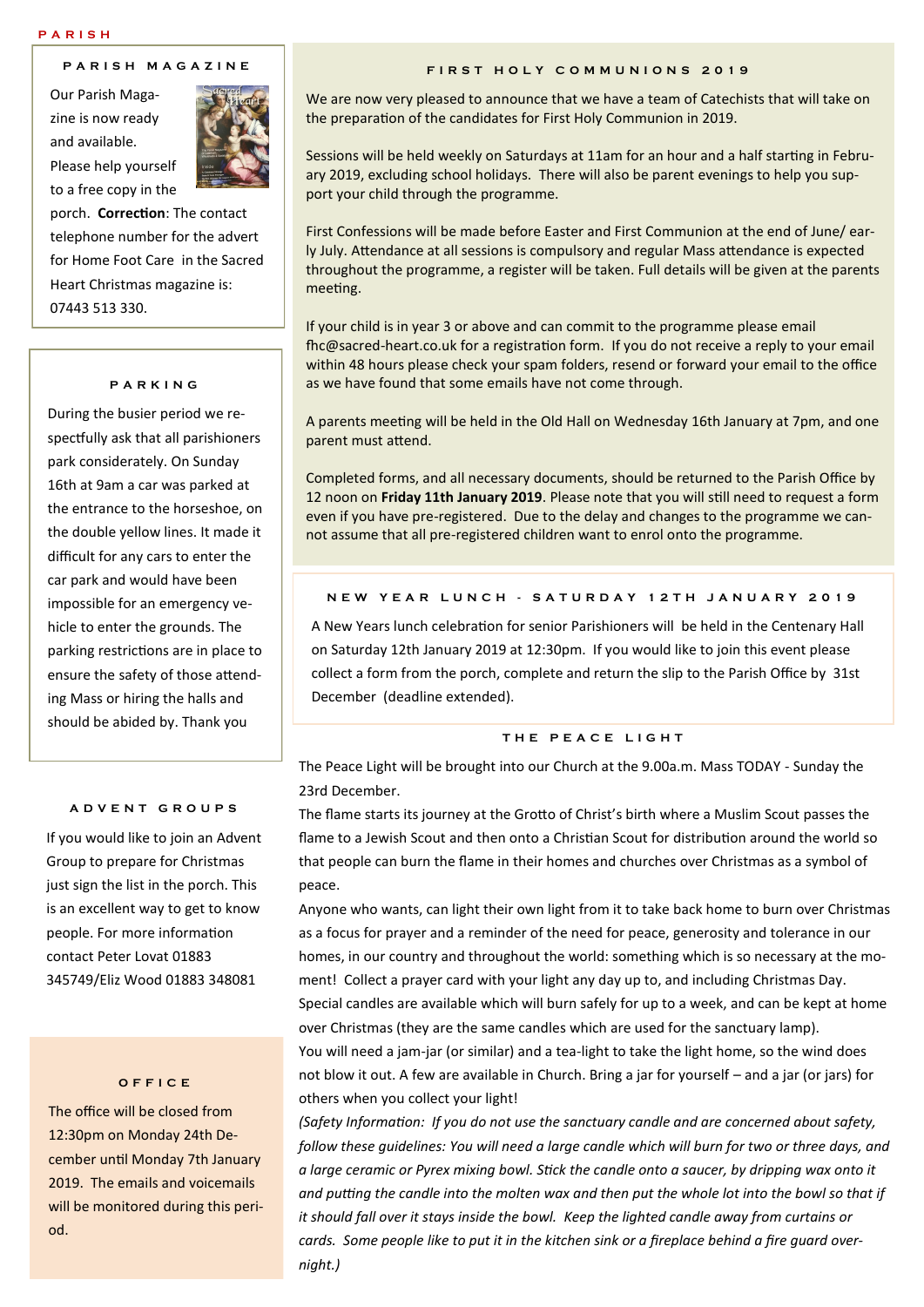**Your Prayers are requested for the following people who are ill or housebound**: Pat Knight; John Saunders; Helen Keogh; Daisy Hill; Christopher Browne; Krista Thompson;

Jane Hill; Rosemary Whale; Pam Weaver; Jimmy Mullen; Margaret Robertson; Heather Tordimah; Jenny Rowen; Elizabeth Daley; Eileen, Mel & Rose Lattimore; Bryan Smith; Oliver Farrell; Seeta Pillay; Elise O'Connor, John Gilford, Chris Norman, Baby Tabitha Harrison, Christine Vernon, Mary Wallace, Gina Waiton, Joe Kelly, Ian Lester, Fred Ardley, Charmaine Wise, Breda Sharpe, Richard Sowa, Val Williams, Emma Newton, Charley Lunn, Ursula Koh, Riche Ahearne, Enny Martin, Tony McCoy, Fr John Hartley & Fr Seán.

Please pray for the soul of Kit Monk RIP who passed away recently. Kit reached the wonderful age of 107. Kit's funeral will be held here on Thursday 10th January 2019 at 10am. May her soul rest in peace.

#### **B A P T I S M**

Cruz Stewart and Elizabeth Porter will be baptised over the next 2 weeks. Please keep them in your prayers.

| PEACE GROUP                      |  |  |  |  |
|----------------------------------|--|--|--|--|
| Our first Peace Rosary of the    |  |  |  |  |
| New Year will be Friday 4th      |  |  |  |  |
| January.                         |  |  |  |  |
| All are welcome to join on       |  |  |  |  |
| the First Friday each month      |  |  |  |  |
| after the 7pm Mass               |  |  |  |  |
|                                  |  |  |  |  |
| First Vespers of the Holy Family |  |  |  |  |

**T H E J U S T I C E &** 

**NEXT WEEK'S READINGS:**  Isaiah 60:1-6 Ephesians 3:2-3a,5-6 Matthew 2:1-12

# WHAT'S ON IN THE PARISH THIS WEEK.

| Sun 30th: | No Children's liturgy<br>Coffee & Tea after morning Masses                                                                 |
|-----------|----------------------------------------------------------------------------------------------------------------------------|
|           | Mon 31st: Coffee and tea after Mass (Old Hall)                                                                             |
|           | Wed 2nd: 8:30AM Ecumenical morning prayer<br>(Whyteleafe Free Church)                                                      |
| Fri 4th:  | Peace Rosary after 7pm Mass                                                                                                |
| Sun 6th:  | No Children's liturgy at morning Masses<br>Coffee & Tea after morning Masses<br>3:45pm Confirmation 2nd Session (Old Hall) |

#### **Y O U T H C L U B C O - O R D I N A T I N G**

Our monthly Parish Youth Club (for 7-11-year-olds) needs a new co-ordinating team. If volunteers come forward now, they can work with the current team who are stepping down next summer. The existing co-ordinators have established a replicable 4-year programme of exciting activities and an email database to make the handover of Youth Club as easy as possible. Everything is currently booked by one person but it could be shared between a team who each take responsibility for a few sessions throughout the year. Please email Sacred Heart Youth Club youthclubsacredheart@gmail.com if you can help.

#### **A P P L I C A T I O N S F OR THE YOUTH SERVICE GROUP IN THE A & B L O U R D E S P I L G R I M A G E**

- AKA 'The Redshirts' - will open soon. Please tell anybody who might be interested that applications will open at New Year and that places will be allocated on a first-come-firstserved basis, with 60 spaces available. Apply online - ABLourdes.org

#### **VACANCIES - JOHN FISHER SCHOOL**

DATA MANAGER - Required from January 2019 -Salary scale 4/5 point 18 - 25 £20,667 - £24,999 Required to start in January 2019 or sooner if possible. Application forms are available by downloading via the website on www.johnfisherschool.org/Career-Opportunities where further information on the school and job description may be found. Completed application forms should be sent with a covering letter to Mrs Janet Rigby, the Office Manager, by the closing date noon on Thursday, 17th January 2019. Interviews will take place in the week beginning 21st January 2019.

## **SUNDAY 30TH DECEMBER 2018**

# THE HOLY FAMILY

#### **Mass Times & Intentions**

**Sunday 30th** *The Holy Family*

**9:00am** - Christopher Wheeldon RIP (Peggy)

> .**10:45am** - People of the Parish

**5:15pm -** Kathleen Colreavy RIP

#### **Monday 31st**

*St Sylvester* **10:00am -** Fr Frederick Broomfield RIP

#### **Tuesday 1st January 2019**

*Mary, Mother of God* **10:00am -** Siro & Annie Caruana Ints (C Lunn)

#### **Wednesday 2nd**

*Sts Basil & Gregory* **10:00am Latin Mass -** Ron Horton RIP

#### **Thursday 3rd**

*Holy Names of Jesus* **10:00am -** Kit Monk RIP (P Magnus)

> **Friday 4th 7:00pm -** Justice & Peace

#### **Saturday 5th**

**10:00am -**  Canon Dennis Barry RIP

> **Sunday 6th** *Epiphany*

**9:00am** - Kathleen Saunders RIP (L Leake)

> .**10:45am** - People of the Parish

> > **5:15pm -** Joan Borras RIP